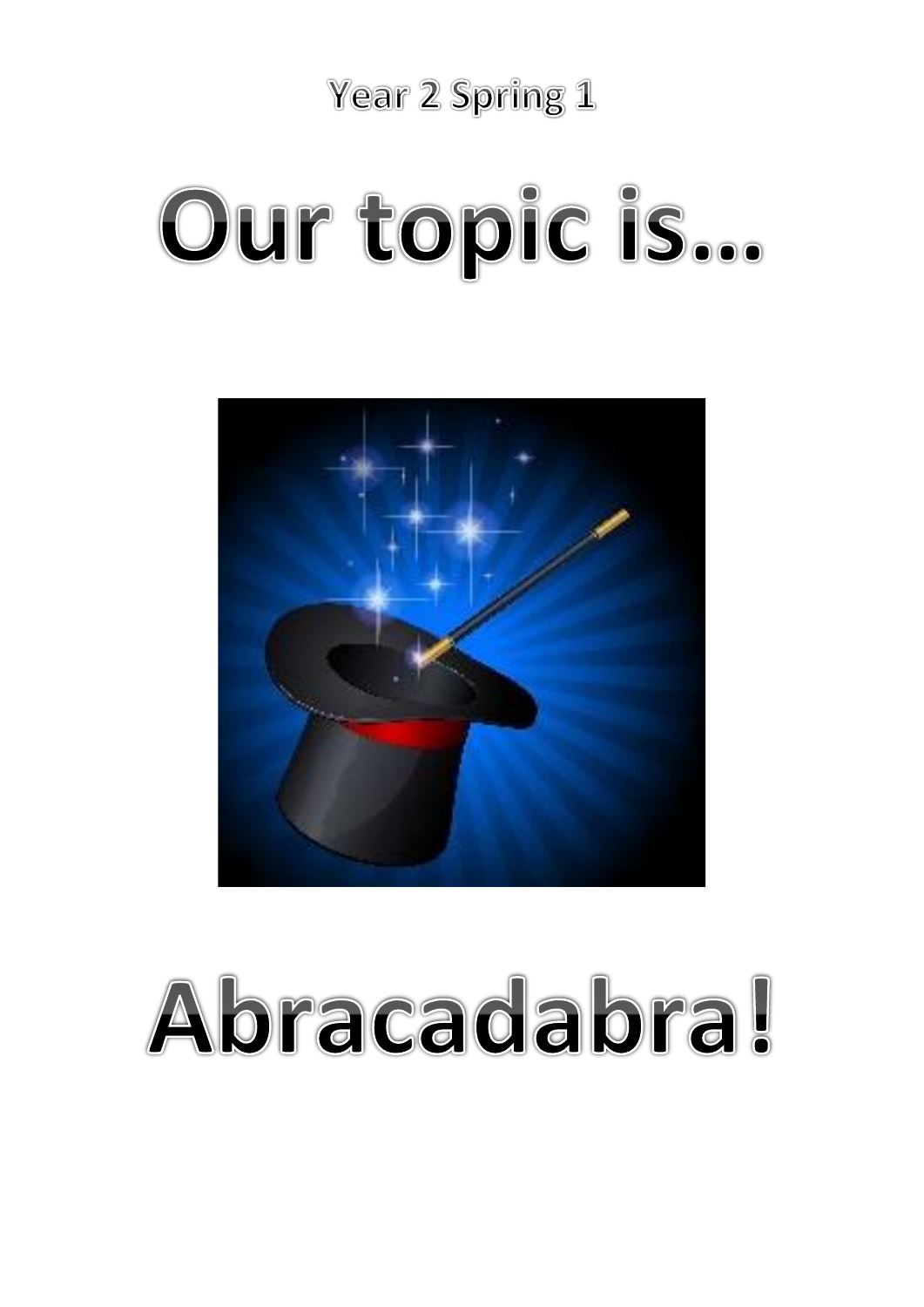#### **Supporting your child's learning at home**

The most effective way of supporting your child's learning is by taking an interest in what they are doing. This leaflet should give you a starting point for talking about what learning your child is doing at school. There are ideas below to support their learning at home.

### **English**

In English this half term we will be focusing on the theme of magic! We will begin by learning how to recite a poem by heart and then moving on to writing our own 'Magic Box' poem inspired by Kit Wright. We will then be basing our learning around the book 'The Magician's Boy' by Susan Cooper. A lovely book where a Magician's boy gets transported to another land. It also features lots of characters from other texts such as Little Red Riding Hood. Finally, we will be thinking about non-fiction writing all about Dragons, what facts we can find out and producing our own non-chronological report. We will be having a weekly comprehension session, where we will read a text and learn how to answer questions in detail. Reading sessions happen every morning from 9am till 9.30am.

#### **At home you could:**

- Continue reading with your child regularly and preferably 5 times a week also practising reading phonic sounds and Common Exception words.
- Practise the children's individualised bug words to help improve their reading speed and fluency
- Talk to your child about what is fact and what is fiction especially when reading.
- The curriculum has a very high emphasis on spelling so please support your child with this vital part of the curriculum.
- Notice elements of grammar such as words that are shortened e.g. can't, and discuss the whole word (cannot) and note where the apostrophe is in the word. When reading ask children to find the nouns (things), verbs (action words), adjectives (words to describe) and adverbs (words to describe a verb).

#### **Mathematics**

At the beginning of this term we will be learning about shape. We will begin with 2D shape and then move onto 3D shapes. We will be recognising and naming them, sorting them and naming their properties. Our next topic in Maths will be statistics where we will be creating simple graphs and pictograms. The children will be learning how to use these to answer questions and write their own questions about the data they have collected. We will also be continuing to multiply, counting in 2's, 5's and 10's.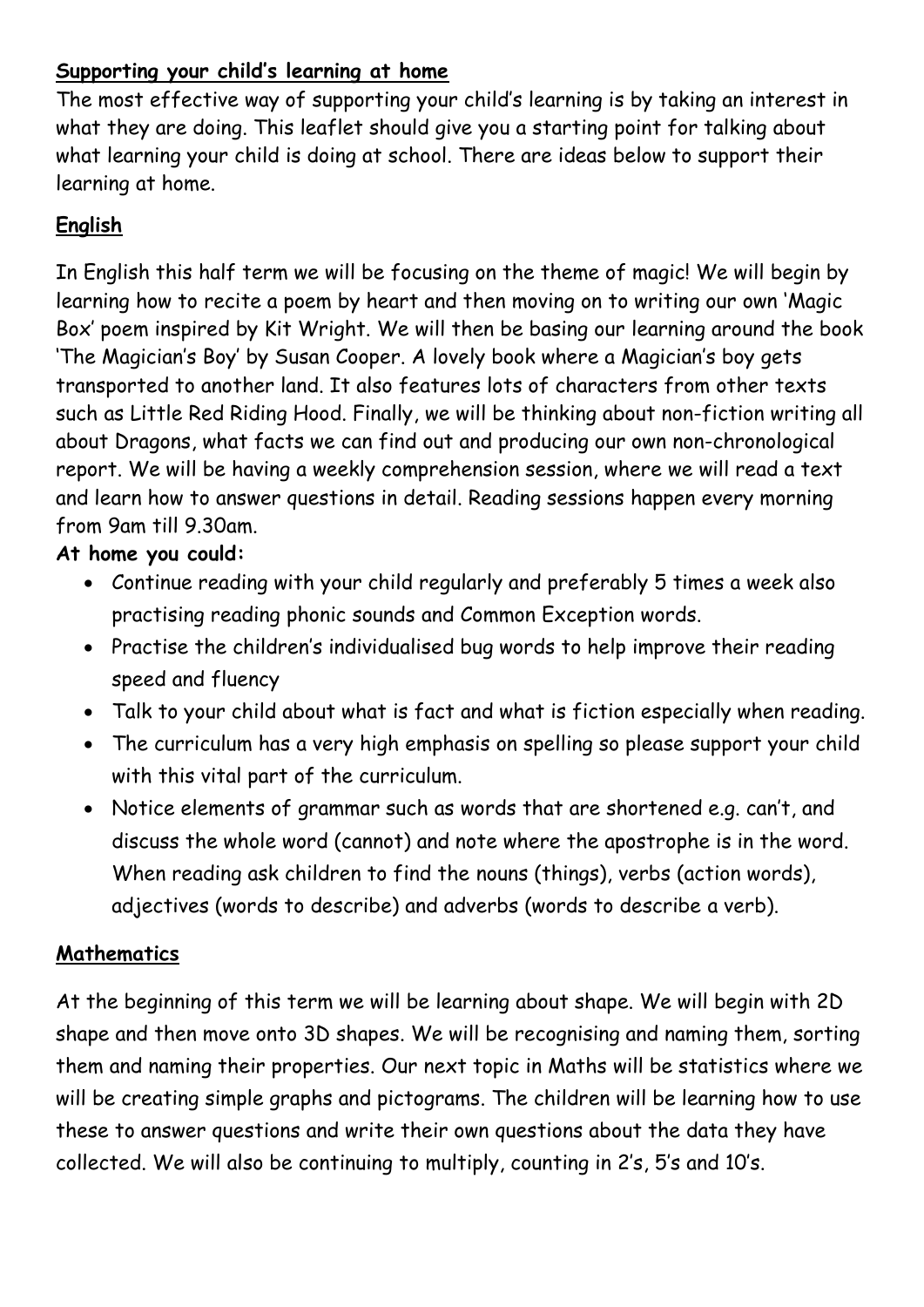#### **At home you could:**

- Help your child notice and name 2D and 3D shapes around the house and outside environment.
- Use real coins to count in 2s, 5s and 10s.
- Ask children to help you with shopping and see if they can add up two or more small amounts (and larger as they grow confident) in the supermarket.
- Count in 2's, 3's, 5's and 10's with pasta, cars etc.
- Use number bonds to 10, 20 and 100  $(40 + 60, 55 + 45$  etc..)

#### **Science**

This term the children will be learning all about habitats and food chains. We will be learning about our local habitats such as King's Pond, the school pond and habitats further afield such as a desert. We will be finding out what animals eat and creating food chains for known animals.

#### **At home you could:**

- Discuss different types of habitats that you find when you are out such as visiting the park or forest.
- Notice different animals when outside thinking about what the animal eats and the food chain that it belongs to.

#### **Computing**

In computing this half term we will be programing our Bee-bots to travel in a particular direction and creating an algorithm for that journey. We will then extend this to using Logo on Purple Mash. Towards the end of the half term we will be creating labels for other children to use to label a story character.

#### **At home you could:**

- Continue to discuss Internet safety with your child.
- Use Purple Mash Sequence Snake to create number sequences.
- Complete the homework set on Education City.
- Talk about direction when walking around such as moving forwards, taking a left turn, taking a right turn to help your child with direction knowledge.

#### **DT**

In our DT sessions we will be learning about different types of puppets, how to join fabrics together and sewing with different stitches. We will then be designing and making our own hand puppets.

#### **At home you could:**

• Practising running stitch and over stitch on fabric samples.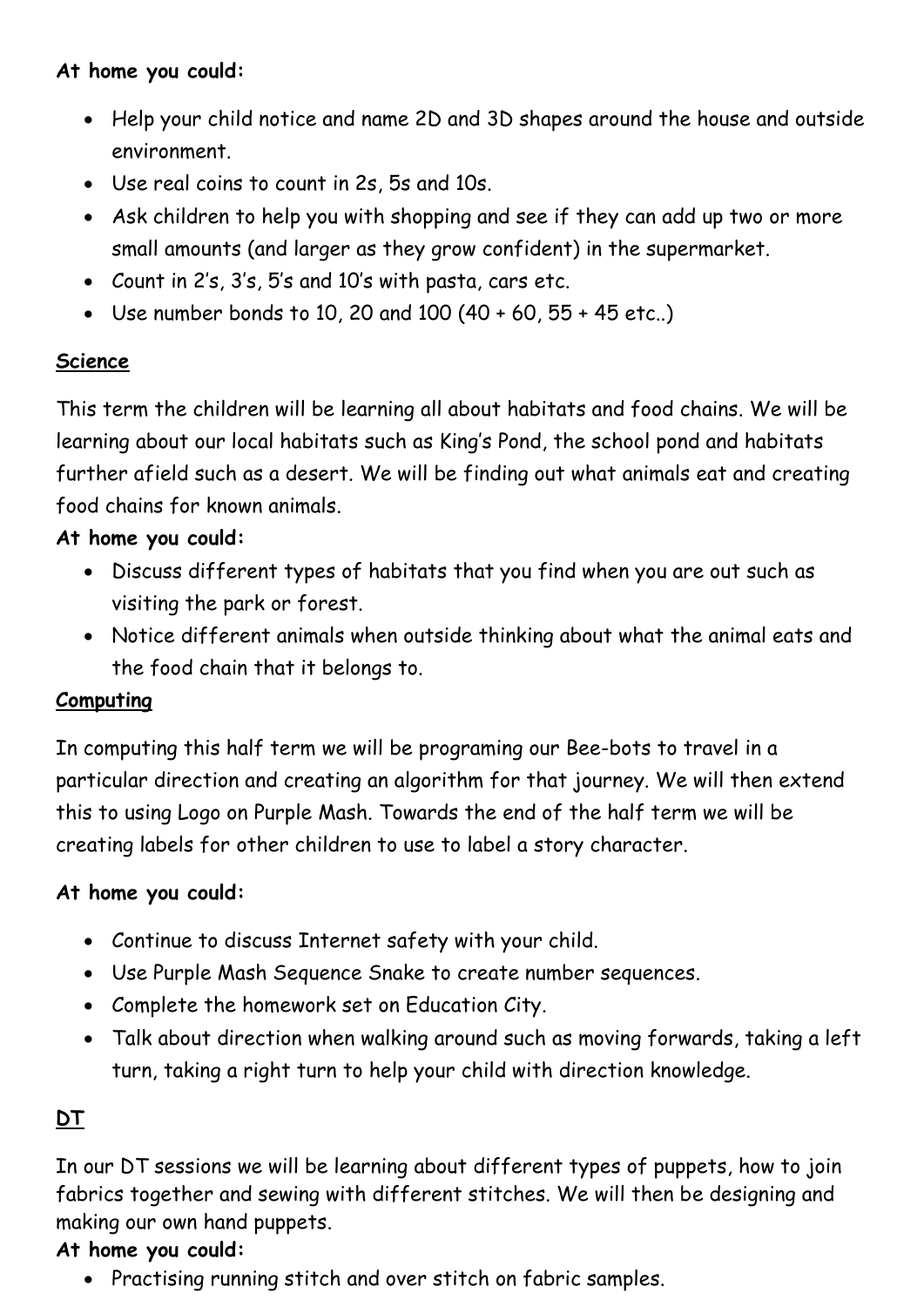#### **Music**

During Music, we will be developing our listening skills through 'How to Train your Dragon'. We will be identifying different instruments in the music and how they are matched to the characters in the story. We will be learning some key vocabulary such as 'pitch', 'tempo'. The children will make their own musical maps based on the story and music. As a class we will also learn about an orchestra and re-enact one ourselves.

### **P.E**

Children will be improving our throwing and catching skills through multi-skills activities. We will be learning about working as a team and how to overcome challenges.

## **R.E**

Our topic this half term is Holi and we will revisit what we have learnt so far about Hindu religion and how Hindu people celebrate the Holi festival.



#### **Trailblazers**

Outdoor learning specifically developing discovery, exploration and care of our environment will take place on Monday afternoons. This half term the children will be looking for our local birds and completing the Big Bird Watch collecting their own data for a year group graph. Seeds will be planted for the garden. These will be germinated in the classroom and in the greenhouse.

#### **Class dojo:**



Please remember you can message **any** of the Year 2 teachers on Class dojo with queries or questions that you may have.

Beech Class - Miss Jackson